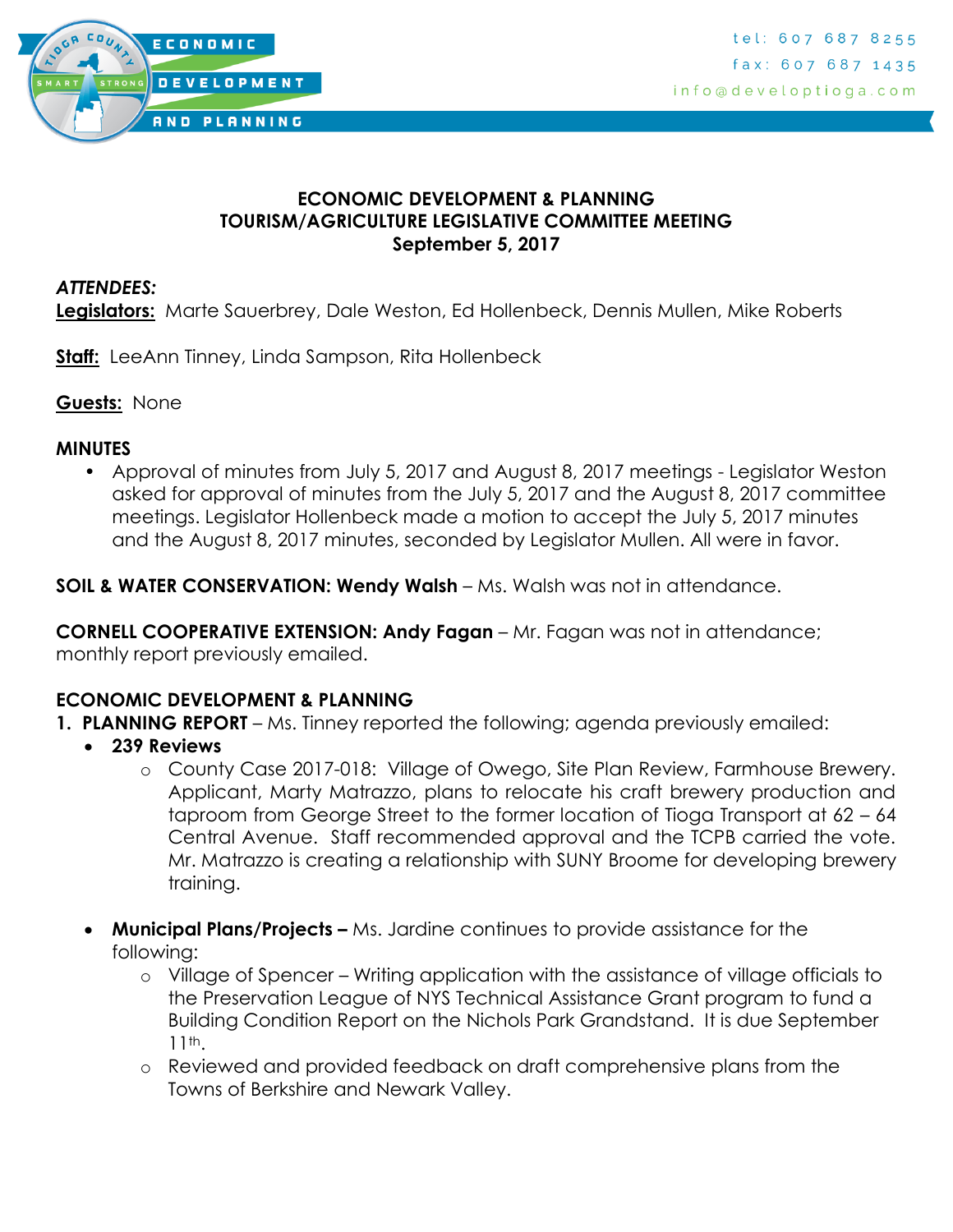- **Other**
	- o Assisted Community Care Network of Nichols and Tioga County Public Health with respective final project applications to the Appalachian Regional Commission.
	- o Local Update of Census Addresses (LUCA) for the 2020 Census Census Bureau has sent out a packet of four registration forms to municipalities. Assisting the town and villages officials with completing and submitting these forms to the Census Bureau. The County forms are complete and submitted.
	- o Researched existing food hub feasibility studies to gain insight on how they have been done successfully for future potential conducting such a study for the Southern Tier.

**2. ECONOMIC DEVELOPMENT REPORT –** Ms. Tinney reported the following; agenda previously emailed:

- **Outreach** The following companies were visited or meetings were attended:
	- o Owego Kiwanis Crown Cork and Seal presented at the Owego Kiwanis meeting. They are doing well; all lines are up and plan to have 170 employees when everything is up and running.
	- o Applied Technology Steve Lounsberry's CNC shop; met with him regarding the proposed housing community on North Ave. A partnership is developing for this project.
	- o Lt. Governor Kathy Hochul visit Met at the Parkview and visited the Courthouse.
	- o STREDC Loan Committee meeting.
	- o Village of Owego Met with the Village Planning Board regarding the Farmhouse Brewery.
	- o Tioga County Council on the Arts The ED&P staff met with Christina DiStefano; exploring the possibility of an Arts District on North Ave.
	- o Village of Owego Met with Mayor May regarding current challenges with the Village at this time.
	- o Regional Council
		- $\triangleright$  Executive Committee This is the first year that a Tioga County Representative is on this committee for reviewing, scoring and ranking CFA applications. Ms. Tinney is pleased to be a part of this committee.
	- o Tioga Opportunities Working on a project and will discuss later in this meeting.
	- o Tioga Employment Center Working with Sheri McCall, Employment Center, on implementing an exciting program in Tioga County; a BOCES program for students choosing not to go to college. This program is geared toward assisting students to enter the workforce in an advanced manufacturing setting. This program is successful in Chemung County. The students are vetted for this program and businesses will participate in the training. There will be classroom training and then the student will be sent to a business to work 40 hours, return to the classroom and back out to work another 40 hours at another business, and so on. During this time the students are evaluated and the businesses have the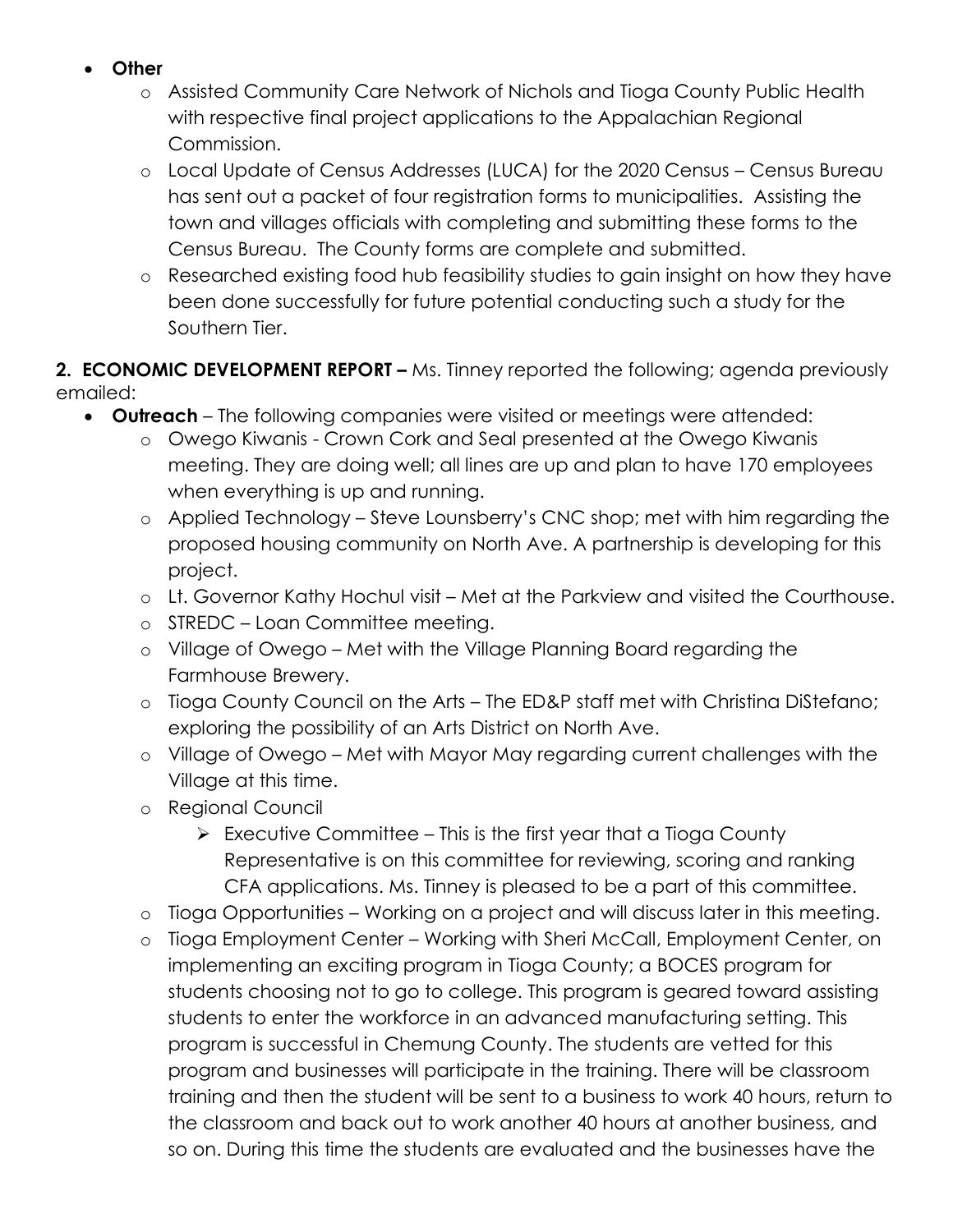opportunity to offer a job to the students for employment, as well as, the student having a choice. The process has begun to find businesses to participate.

- o Southern Tier Network Dark fiber is in place; an event with the Greater Valley Chamber and Tioga County Chamber is being planned to get the word out to our local businesses and let them know what their opportunities might be.
- o ECC Technologies Included in the process of getting the word out on dark fiber.

# **Project Updates**

- o Gateway
	- $\triangleright$  Property closing Complete.
	- $\triangleright$  PILOT closing Complete.
	- $\triangleright$  Financial closing 9/14
	- $\triangleright$  Groundbreaking Event planned for 9/22, invitations have been sent and work has begun. Anticipated completion is September/October 2018. Mr. Nelson will have events throughout construction to invite the community in to see the progress.
- o Parkview
	- $\triangleright$  Façade closing Complete.
	- $\triangleright$  Bid documents have been sent out for the interior work. The grant was for \$500,000.00 and the improvements are for hotel –type rooms, bathrooms and studio apartments. An elevator will be installed.
- o Owego Freehold
	- $\triangleright$  IDA has received a quote just under \$500,000.00 for the in-fill of the Tioga State Bank property on North/Central Ave. and has made a commitment to this project.
	- > Larson Design Group The engineering group working on this project; a pocket community of compact homes.

Ms. Tinney reported looking at a possible partnership with Steve Lounsberry with Applied Technology. He would benefit by bringing the part of his business that is downstairs upstairs, out of the flood plain.

- o Owego Gardens 2
	- $\triangleright$  Wetlands It has been determined that almost the balance of the E-Site is a wetland, however, Home Leasing is still interested in the Owego Gardens 2 Project. The top of the site that is within the Village is not in the wetland, but have to go through the wetland to get to it. We are exploring the possibilities to make this happen.

Ms. Tinney reported hearing from another group interested in doing a project at the site and they are not concerned with the wetlands. The question is if we disturb an acre of wetland, how much wetland will we have to create; another acre or 3 acres. We are trying to make the case with Army Corp that if we try to impact as small an area as possible, they may give a little leeway and allow one acre for one acre.

 $\triangleright$  Fagan Engineers – the engineering firm we are working with.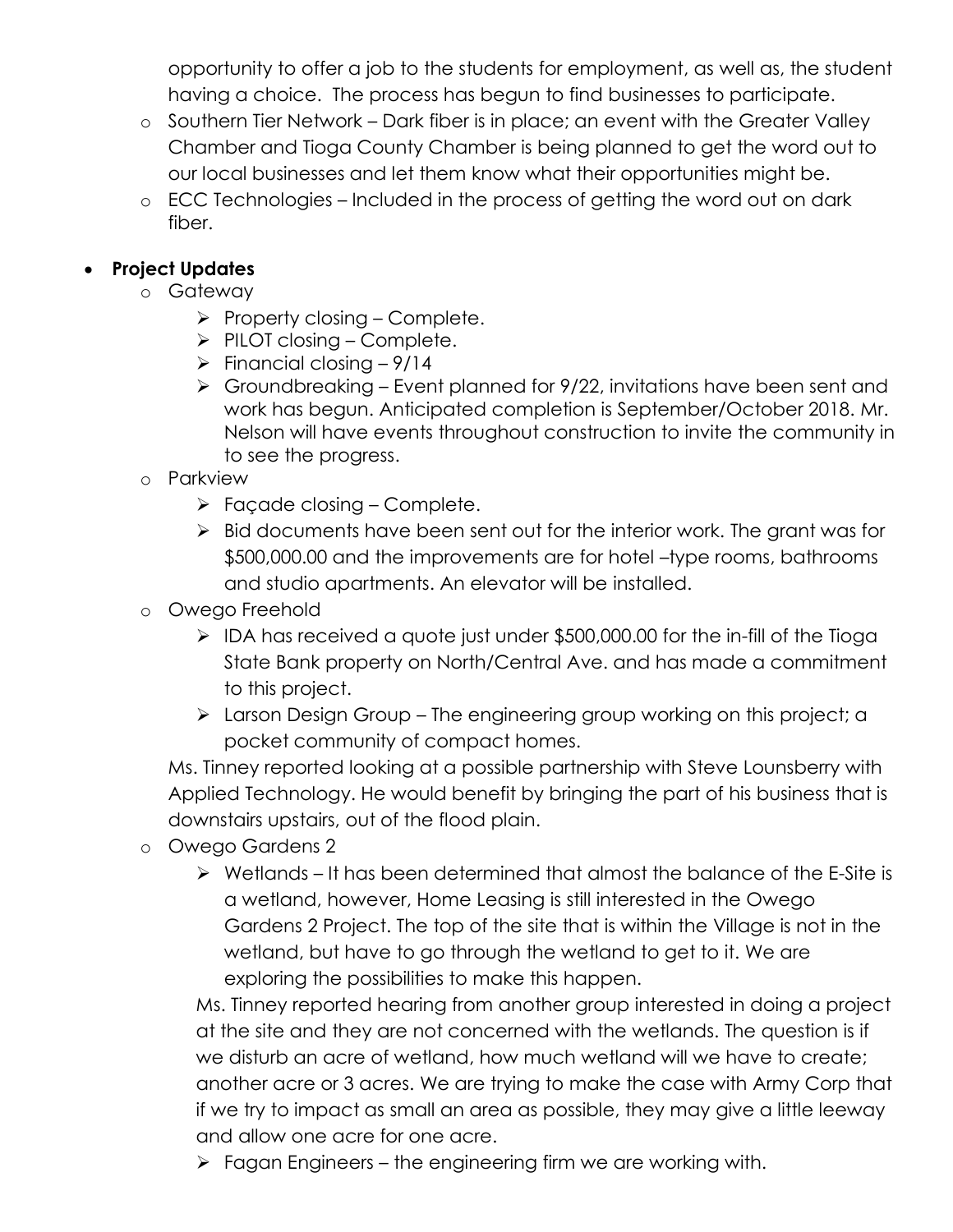- o Waverly Main Street
	- $\triangleright$  Streetscape This project is almost complete; waiting for the village to complete their streetscape work.
- o Housing Development Lead
	- $\triangleright$  Two housing leads One made a site visit on 8/23; we may have found something that might work. The other is still in the beginning stages.
- o Ameresco A visit and a PILOT application has been made by Ameresco for a solar project in the Town of Owego. Some work required before moving forward.
- o Farmhouse Brewery project Mentioned earlier in this meeting.
- o Manufacturing Lead Project Lahey; possibly 300 jobs associated with this project.
- **State Leads** none

## **Ag Economic Development**

- o Ag project lead Looking for 50-70 acres; provided some possible sites.
- o Amish Farm Projects Received 2 inquiries; provided some information.
- **Other**
	- o Tioga County Property Development Corporation (Land Bank) Still waiting for not-for-profit status to come through.
	- o Tioga County Succession Planning Team This project continues; timeframe and topics have been identified. The first training session will be in January and are planning on 4 trainings in 2018. We will begin looking for input from Department Heads for who wants to participate.

Legislator Sauerbrey reported that the Legislature will get to see an overview of the first session.

- o NYSEG A group of counties are making a PSC case against NYSEG for their lack of support and inadequate service in rural areas. Ms. Tinney provided information about Tioga County projects and they are interested in meeting with us.
- o IDA/Tioga Opportunities/ED&P- Working together on a Countywide Housing Study. We believe that Tioga County has inadequate housing, so we are having a study done that would tell us whether we are on track or not. The ED&P Department is assisting in gathering data; by year end we should have a completed report.
- o SUNY Broome The 2017 Fall Semester is about to begin; 7 classes are being offered and 6 are full.
- o Hotel/Motel Tax Local law Time to update the local law. In the past the rate was set at 4%. Ms. Maffei did an analysis and the recommendation is to keep Tioga County hotel/motel tax at 4%; state tax is 4% as well. The committee was in favor of staying at 4%. The first step is to pass a resolution to schedule a public